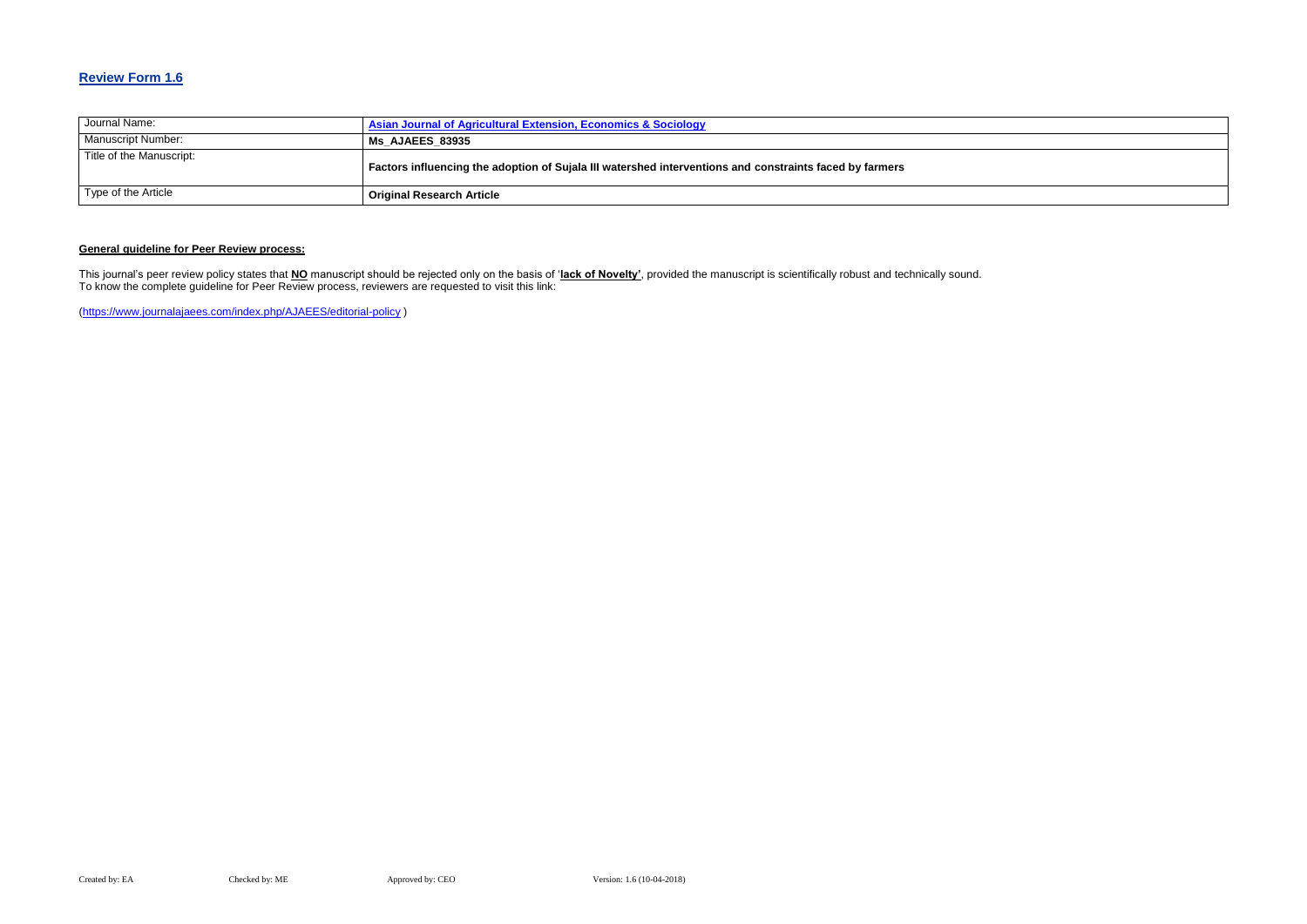## **Review Form 1.6**

#### **PART 1: Review Comments**

#### $\epsilon$  *Reed with reviewer, correct the manuscript and highlight that part in the manuscript. It is mandatory that authors should write*

|                                     | <b>Reviewer's comment</b>                                                                                                                                                                                                                                                                                                                     | Author's comment (if agree                              |
|-------------------------------------|-----------------------------------------------------------------------------------------------------------------------------------------------------------------------------------------------------------------------------------------------------------------------------------------------------------------------------------------------|---------------------------------------------------------|
|                                     |                                                                                                                                                                                                                                                                                                                                               | highlight that part in the ma<br>his/her feedback here) |
| <b>Compulsory REVISION comments</b> |                                                                                                                                                                                                                                                                                                                                               |                                                         |
|                                     | Kindly rewrite your abstract and conclusion for better understanding and in depth study.<br>Disregard general statement. Let it reflect your findings and cogent contribution to<br>knowledge. This will enhance visibility of your work after publication.                                                                                   |                                                         |
|                                     | What is the major contribution to knowledge? What did you achieve on "Factors influencing<br>the adoption of Sujala III watershed interventions and constraints faced by farmers"?                                                                                                                                                            |                                                         |
|                                     | Contribution to knowledge, discussion of results and technical content of this work need<br>drastic improvement.                                                                                                                                                                                                                              |                                                         |
|                                     | More recent references need to be cited. Indicate pictorial view and map of the study area.                                                                                                                                                                                                                                                   |                                                         |
|                                     | Why adoption of Sujala III watershed interventions?                                                                                                                                                                                                                                                                                           |                                                         |
|                                     | Why do you decide to use ex post facto research design? Is there any other preferable<br>approach?<br>Insert tables inside manuscript not after conclusion and references. All tables and figures<br>must be referred to and discussed properly. Put references instead of "cited literatures".<br>Improve on the discussion of your results. |                                                         |
|                                     | Research like this requires recommendations for further studies. I discovered that there is no<br>recommendation for your work.                                                                                                                                                                                                               |                                                         |
|                                     | Proof read your work properly. Remove all grammatical and editorial errors. All equations,<br>figures and plates must be checked.<br>Literature review is inadequate.                                                                                                                                                                         |                                                         |
|                                     | Adhere strictly to Asian Journal of Agricultural Extension, Economics & Sociology<br>journal guidelines for all sections of your paper                                                                                                                                                                                                        |                                                         |
| <b>Minor REVISION comments</b>      |                                                                                                                                                                                                                                                                                                                                               |                                                         |
|                                     | Some literatures cited were not listed. Cite more recent references. Kindly check through,<br>cite and list all your references properly. References are inadequate, cite and use recent<br>references between 2012-2022                                                                                                                      |                                                         |
| <b>Optional/General comments</b>    | Provide source of all your tables and figures. There is no acknowledgment.                                                                                                                                                                                                                                                                    |                                                         |
|                                     |                                                                                                                                                                                                                                                                                                                                               |                                                         |